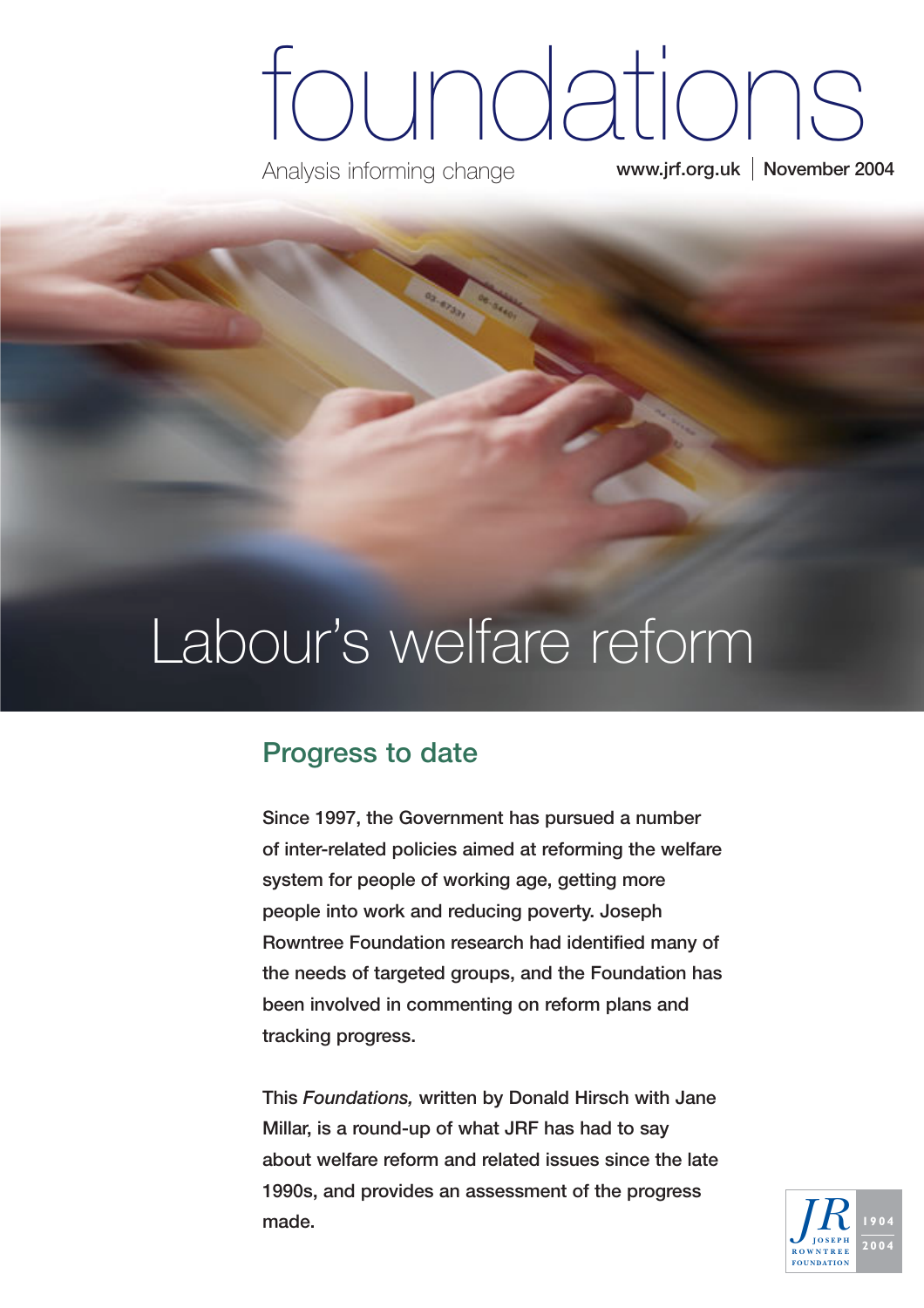- **While welfare-to-work programmes had been around well before 1997, their results had been patchy and they had not been sustained. The New Deal together with tax credits underpinning financial incentives to work have been by far the most systematic and sustained efforts to move people into jobs attempted to date.**
- **Barriers to work have included not just insufficient financial incentives but practical difficulties such as making the transition to work, accessing and paying for childcare and getting practical advice. Much has been done to overcome these barriers, and the Government has rightly recognised that carrots rather than sticks are most appropriate. Employment rates have risen, especially for lone parents. However, further progress requires recognition that people with the least immediate chance of entering the labour market have diverse needs, and may require many types of support and opportunity other than going straight into a job.**
- **The Government's strategy to combat poverty, especially child poverty, relates closely to a welfare-to-work strategy but is not identical to it. The separation of a tax credit for raising parental incomes (the Child Tax Credit) from a tax credit providing a work incentive (the Working Tax Credit) is a helpful step. However, there is also a need to think more systematically about how to improve low incomes within work (including through better wages) and low incomes out of work (through more adequate benefits).**
- **Incentives and help for people in non-working households to move into work have not been matched by incentives and help for people to progress within work or to get better quality jobs. This is of particular concern because of evidence showing the instability and poor quality of many jobs accessed by people returning to work.**
- Work, tax credits and other sources of income have played different **roles in helping people in different kinds of household to escape poverty. Among low-paid workers, lone parents are the most likely to have been helped out of poverty by tax credits supplementing their wages. On the other hand, low-paid men supporting families are highly likely to remain poor, and improvements in tax credits have not raised more of them above the poverty line. They could be helped by improving the financial incentives for their partners to work, which are often weak.**
- Working-age households without earnings have generally seen their **benefits fall behind average incomes, unless they have children. There is a need to think more systematically about how they keep up with living standards, and also about how they can be helped to participate more actively in their communities.**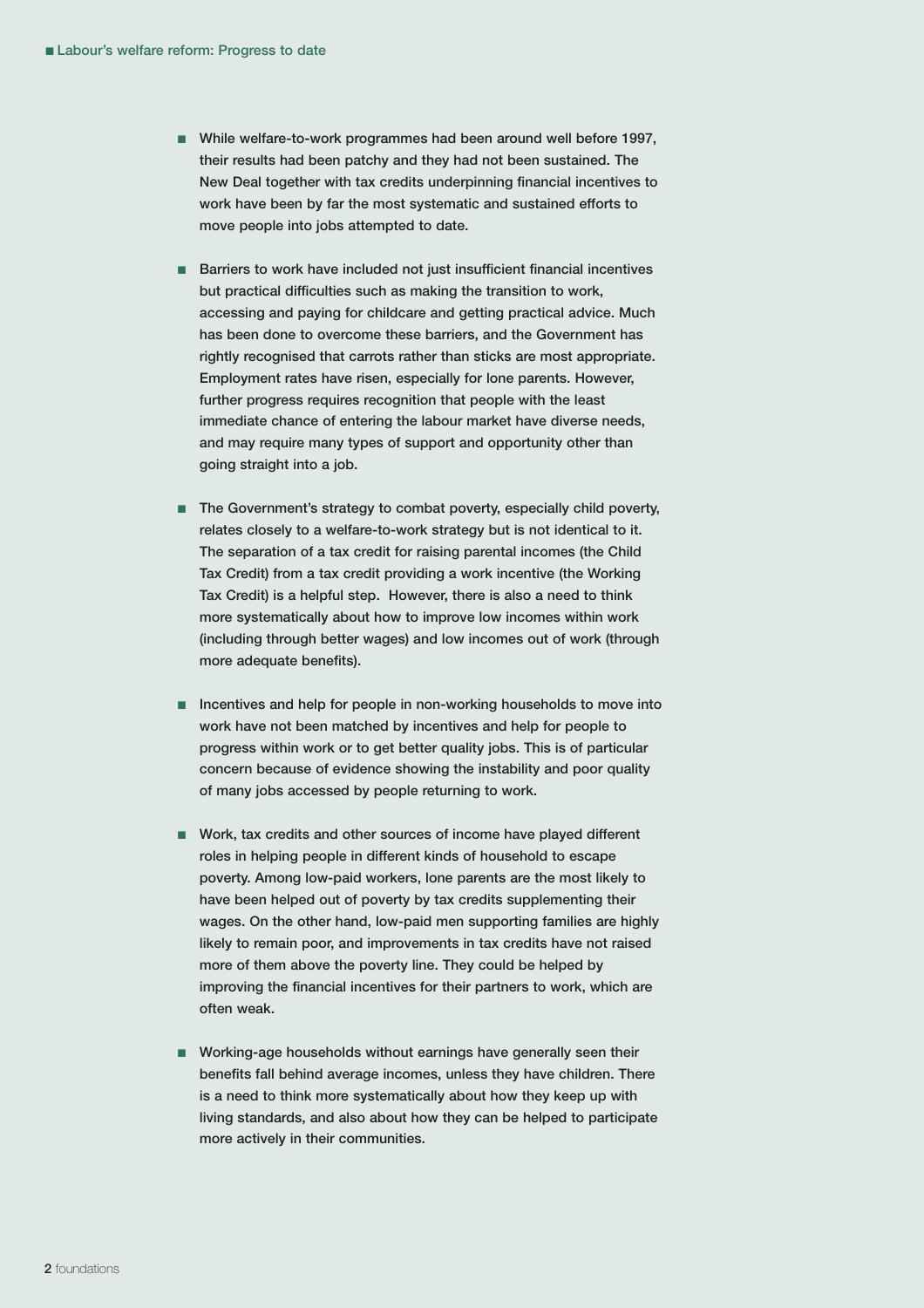#### **Labour's welfare reform**

'Welfare to work' has been used by governments since the 1980s to express a desire to replace passive support for unemployment with active measures to help and encourage people to enter paid work. The Labour Government that took office in 1997 reiterated that principle, but took a number of new approaches adding up to an ambitious programme for welfare reform for people of working age.

- The New Deal programmes have taken a more wideranging and sustained approach to helping people enter the labour market than previous programmes. They have promoted work not just among active jobseekers registered as unemployed, but also among groups such as lone parents and disabled people, for whom job search is not a condition of receiving benefit. While benefit entitlement conditions for these groups have not fundamentally changed, the requirement that all new claimants attend a workfocused interview has supported an approach in which all working-age people living on benefits at least consider the possibility of entering the labour market.
- The introduction and development of tax credits have expanded and transformed support for working people with low incomes. Starting with families with children, and now extended to all full-time workers aged over 25, tax credits have established a minimum income for those on low earnings. Together with the minimum wage, this has contributed to the incentive to work for many people, with approaches to work incentives concentrating on carrots rather than sticks.

■ The reform of the welfare system has been specifically linked to the wider objective of reducing poverty among particular groups. This was not an explicit objective at the outset, but since taking office the Government has stated an ambition of eliminating child poverty over a generation (as well as ending pensioner poverty, not covered here). An important feature of this commitment is that, even though the Government believes that work is the best route out of poverty, it has also committed itself to improving incomes for all children, including those with parents not in paid work. Benefits for non-working families with children have risen substantially, both in real terms and relative to average earnings.

(Pensioners have also been the subject of major policy developments, but this *Foundations* focuses on the working-age population.)

Rising out-of-work benefits for parents could be seen as weakening rather than strengthening the Government's commitment to improving work incentives. This reflects the fact that relieving poverty and helping people into work are not identical policy drivers, even though they overlap in the sense that accessing work is the route out of poverty for many families.

The structure of the new tax credits introduced in 2003 illustrates how work incentives and anti-child-poverty measures can be distinguished. They provide separate support for children and for adults. The Child Tax Credit is the main tool for keeping children out of poverty. Low-income families receive the maximum rate, whether they are out of work or in low-paid jobs, and this is paid to the main carer. The adult support goes to the family's main earner in the form of Income Support for those not working and the Working Tax Credit for those who are in work. This adult support can be set to maintain work incentives regardless of the rate at which the Child Tax Credit is relieving poverty.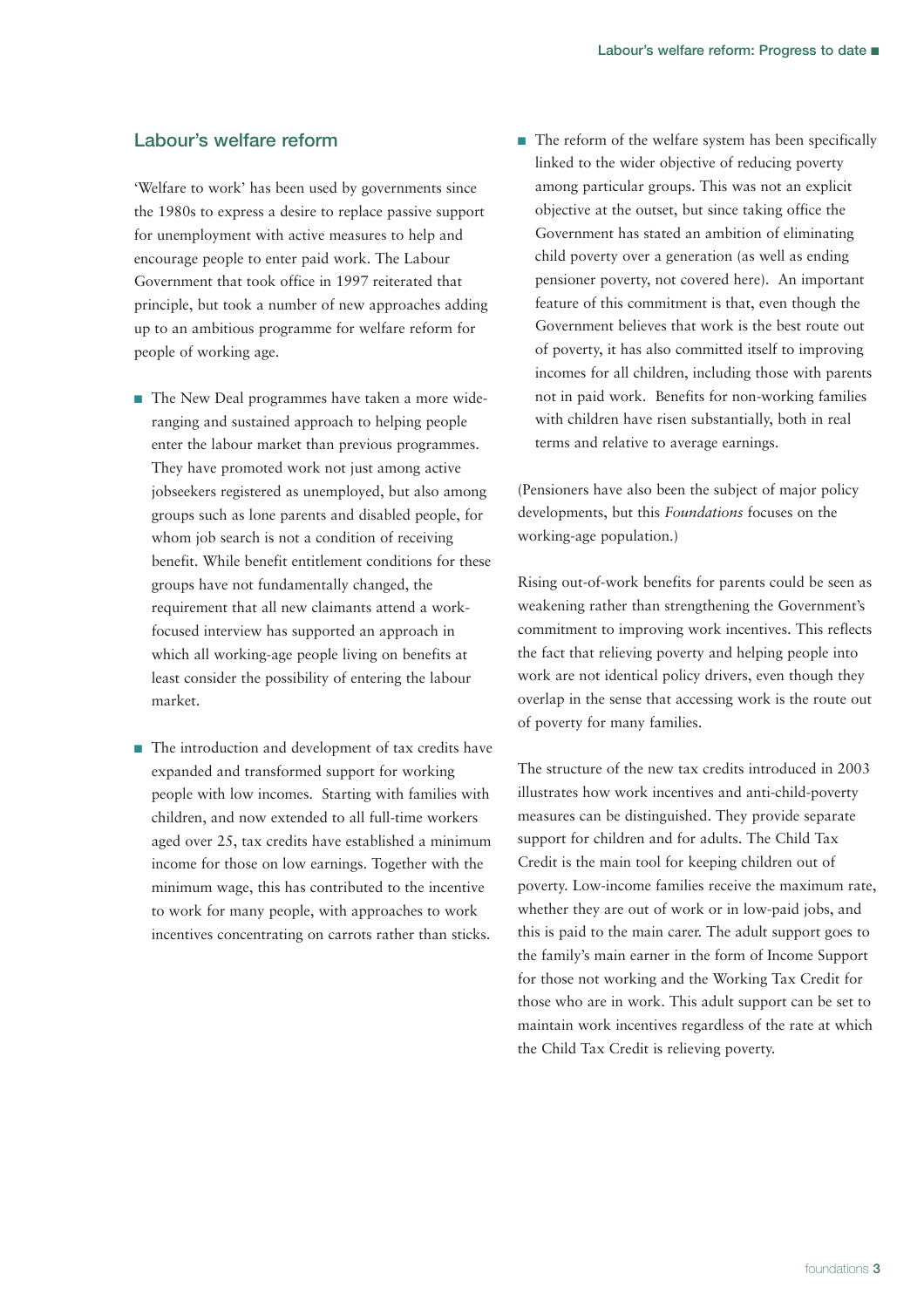| The welfare reform story since 1997: ten highlights |                                                                                                                                                                                                                                                                                                                                                                                                   |
|-----------------------------------------------------|---------------------------------------------------------------------------------------------------------------------------------------------------------------------------------------------------------------------------------------------------------------------------------------------------------------------------------------------------------------------------------------------------|
| 1997                                                | New Deal for young people announced immediately after election, shortly followed by New Deals for<br>lone parents, long-term unemployed people, partners of unemployed people, disabled people and<br>people over 50.                                                                                                                                                                             |
| 1998                                                | Welfare reform Green Paper sets out framework promising "a new welfare contract" delivering<br>"greater trust, transparency, responsibility and responsiveness", with people "empowered to seize the<br>opportunities to lead independent lives".                                                                                                                                                 |
| 1998                                                | National Child Care Strategy announced - promising early education places for all 3- and 4-year-olds<br>by 2004 and good quality affordable childcare provision for children aged 0 to 14 in every<br>neighbourhood.                                                                                                                                                                              |
| 1999                                                | Prime Minister pledges to <i>end child poverty</i> within a generation.                                                                                                                                                                                                                                                                                                                           |
| 1999                                                | Britain's first National Minimum Wage introduced.                                                                                                                                                                                                                                                                                                                                                 |
|                                                     | 1999/2000 Working Families Tax Credit replaces Family Credit as a support for families with children on low<br>earnings.                                                                                                                                                                                                                                                                          |
| 2002                                                | The establishment of Jobcentre Plus, merging the Benefits Agency and the Employment Service into a<br>single point of contact for working-age people.                                                                                                                                                                                                                                             |
| 2003                                                | New tax credits replace and extend Working Families Tax Credit. Child Tax Credit gives fixed<br>maximum to low-income parents inside and outside work, plus a lower amount to all families with<br>children other than the richest 10 per cent. Working Tax Credit gives means-tested top-up to everyone<br>in work with a low income who is either a parent or is over 25 and working full-time. |
| 2004/5                                              | First target for cutting child poverty by a quarter is approximately met. Precise figures will not be<br>known until 2006.                                                                                                                                                                                                                                                                        |
| 2004                                                | Significant boost to <i>spending on childcare</i> announced in the Comprehensive Spending Review, with a<br>pledge to establish 2,500 childcare centres by 2008.                                                                                                                                                                                                                                  |

#### **Defining 'poverty'**

In this *Foundations*, 'poverty' is defined as having a household income below 60 per cent median, and 'low pay' means hourly wages below two-thirds median. These have been the principal measure used by commentators and government, but other measures are also possible. The Government has recently decided to monitor a measure of 'deprivation', similar to that identified by Gordon et al., 2000, based on the number of people who lack 'socially defined necessities'.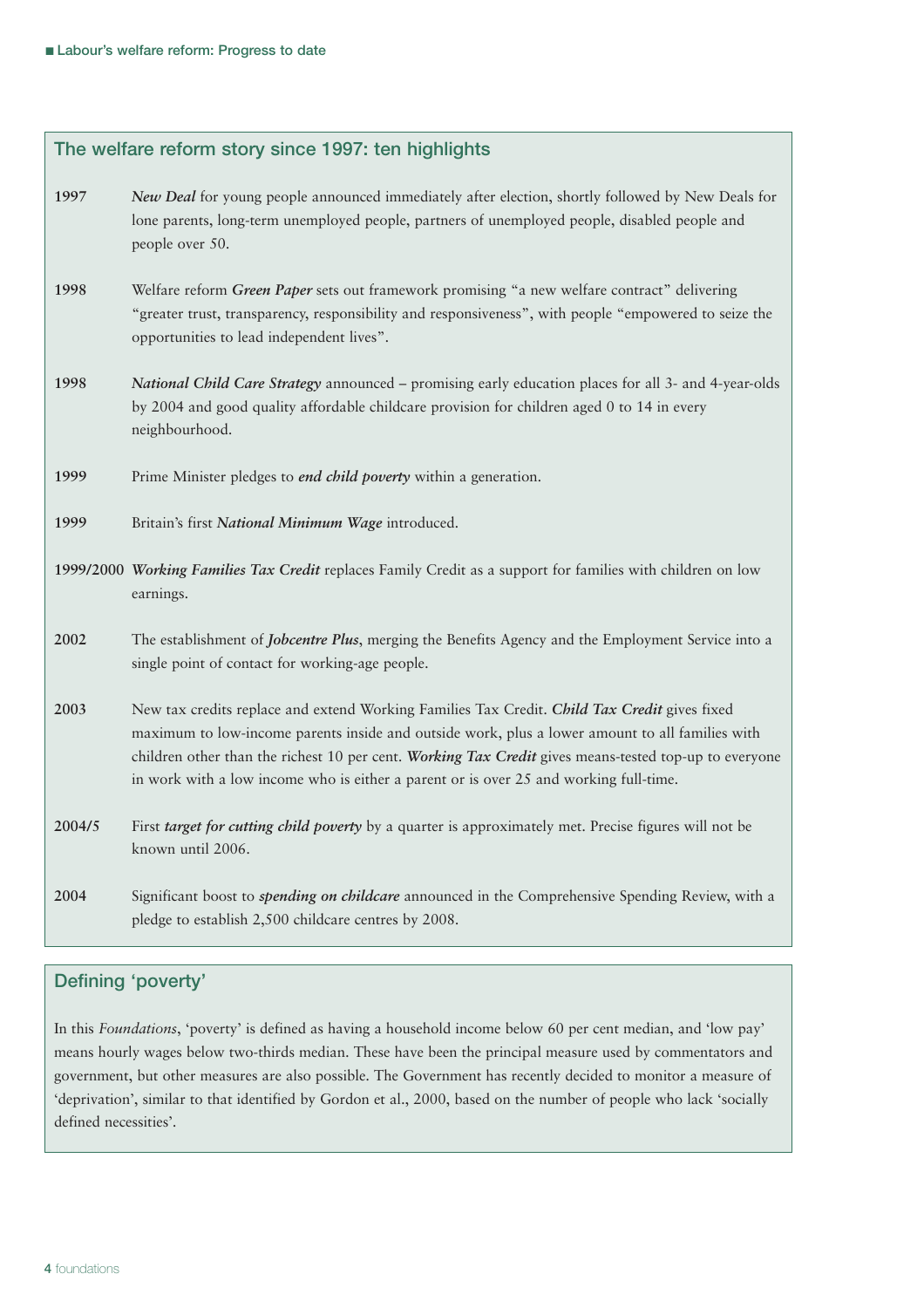#### **JRF work monitoring welfare reform: an overview of main findings**

The Joseph Rowntree Foundation has taken a close interest in the rationale, design and impact of welfare reform since 1997. It has carried out a range of relevant research studies and drawn together expert knowledge in papers and seminar discussions, to provide independent analysis and assessment of policy as it unfolds. The following have been some key studies/reviews and their findings.

- **a) The need for, and the design of, welfare reform:**
- A review (Gardiner, 1997) of 42 welfare-to-work **schemes** then running in the UK. This found that their success rates in finding people jobs, and their value for money in doing so, varied widely. Many had poor performance on at least one of these criteria, and many fell short of their objectives because they were poorly taken up by target groups.
- Research on and discussion of the situation of **lone parents** and implications for policy, brought together by Ford and Millar (1997). This showed a complex range of barriers to work for lone parents, ranging from attitudes of employers to access to childcare to difficulties with meeting housing costs and the complexity of the welfare system. The review warned against the principle that "any job is better than none", and suggested strategies to get lone parents beyond the trap of low pay and reliance on in-work benefits. Its findings were complemented and confirmed by a study of non-working lone mothers by Noble et al. (1998), which found that the majority of them had a general desire to work but were constrained from doing so by slim financial gains or by lack of suitable or affordable childcare. Third (1995) showed that finding and paying for childcare was a significant barrier to work for mothers.
- Evidence of the situation of **people moving in and out of work**. White and Forth (1998) found that few people leaving unemployment found stable full-time jobs, with three-quarters going into temporary or part-time work, or jobs at a lower skill level than they had enjoyed previously, or into self-employment. More of them

stuck to those kinds of jobs or became unemployed again than found something better. A study by the Institute for Fiscal Studies (Gosling et al., 1997) and analysis by Hills (1998) found that, while many more people pass through low-paid work than are in it at any one time, this is more likely to be interspersed with not working than with better-paid jobs.

Millar et al. (1997) argued that the evidence shows that people moving in and out of low-paid jobs are not on the whole influenced by the existence of inwork benefits, and Ford et al. (1996) found that the same was true for Housing Benefit, with complexities in the system preventing people from taking this benefit into account when calculating whether they would be better off working.

The study by Millar et al. (1997) also found that lowpaid jobs were rarely enough on their own to avoid poverty, with people increasingly having to rely on a spouse's earnings to do so. In particular, it showed that low-paid men were as likely to avoid poverty thanks to a spouse's earnings as to do so from their own earnings alone: thirty years previously the latter situation had been three times as common as the former.

■ Evidence on the situation of **people living in poverty.** Reporting on the JRF's Inquiry into Income and Wealth, Hills (1995 and 1998) demonstrated the extent to which poorer groups had not shared in the previous decade's economic growth, and looked at underlying factors behind this trend. Kempson (1996) brought together evidence from 31 other studies about what it was like living on a low income. A key conclusion was that, for most people on low incomes, a little more would go a long way towards meeting basic needs and avoiding financial difficulties, in particular reducing the chance of getting into serious debt. Looking more specifically at children, Middleton et al. (1997) found that one in ten children go without three or more things regarded as necessities because their parents cannot afford them, and that poor parents often go without things to provide for their children. This study showed that the cost of raising children greatly exceeded the extra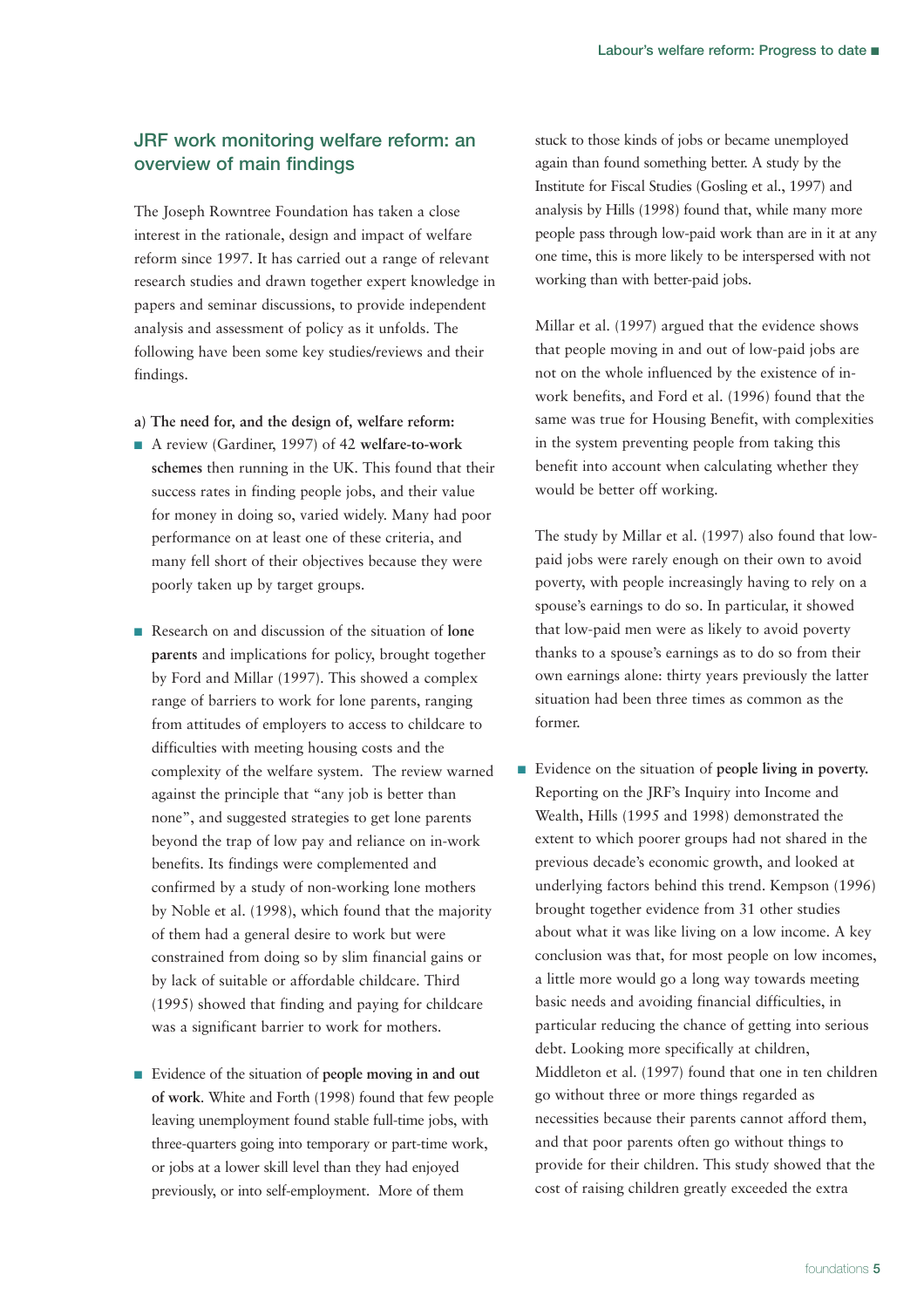amount provided for them through the benefit system. The study also found that spending on younger children barely differs from spending on older ones, even though Income Support rates were then lower for under-11s. In 2000, Gordon et al. confirmed the findings on childhood deprivation, and also showed that the number of adults lacking essential items had risen during the 1990s. Gregg et al. (1999) demonstrated clearly the long-term damage resulting from child poverty, with an analysis of a cohort study that showed negative outcomes stretching well into adulthood for those who have grown up poor.

- Evidence on the **local impact of employment measures.** Campbell (1998) and Sanderson (1999) demonstrated the importance of designing local solutions adapted to differing labour market conditions. In particular, these studies underlined the importance of tackling economic inactivity and unemployment in a concerted way in areas where individuals face the most severe economic disadvantages.
- A wide-ranging JRF response, bringing together much of the above evidence, to the welfare reform **Green Paper** in 1998. Among its key messages were: the need for a supportive rather than a punitive approach to welfare-to-work policies, since barriers did not tend to be linked to a lack of desire to work; the importance of considering people's overall progress in the labour market rather than just an immediate step into any job; and the damaging long-term impact of child poverty, and thus the great social gains to be made from a policy raising incomes for the poorest families.

**b) Evidence and analysis informing both stages of the introduction of tax credits:**

■ In 1998, the Chancellor announced the introduction of the **Working Families Tax Credit**, Britain's first such credit, aimed at improving work incentives and reducing poverty. Evidence summarised in JRF (1998) pointed to some critical decisions on the design of the new tax credit, including how it interacted with the benefits system, the timing of

payments, the level and withdrawal rate of the credit and the issue of who within families received it. Informing this last issue, Goode et al. (1998) showed that money gets spent differently in families according to whether it goes to mothers or to fathers, with the former more likely to spend it directly on children.

- In 2003, a new set of tax credits separated instruments designed to support children and to make work pay, and extended the scope of this support in both cases. Hirsch (2000) brought together evidence from the UK and other countries to identify some key issues for the planned **Child Tax Credit**, including the balance between the targeted and universal elements of the credit, the timing of its assessment, the degree to which support for children can genuinely be separated from other aspects of welfare support and the extent to which such support can be offered without meddling excessively in people's lives. On this last point, detailed analysis of comparable support in other countries (Battle et al., 2000) showed that taxrather than benefits-based systems elsewhere had indeed avoided the intrusiveness typical of UK meanstested social security benefits.
- Further analysis of what was to become the **Working Tax Credit** (Bennett and Hirsch, 2001) addressed similar issues, and also some fundamental questions about the potential long-term impact of wide-ranging earnings top-ups for the development of low-paid labour markets. Although this report did not find a direct link between government top-ups of low earnings and the persistence of low market pay, it warned against the development of an unbalanced approach towards improving working incomes, which would become increasingly expensive to the public purse if it sought to tackle working poverty without improving the earnings of those affected by it.
- A third commentary on the introduction of **new tax credits** (Whiteford et al., 2003) looked at important lessons from Australia and Canada on the timing of the assessment and delivery of this support. It concluded that it would be particularly important to ensure that all recipients have the right information and advice at the right time - a prescient warning in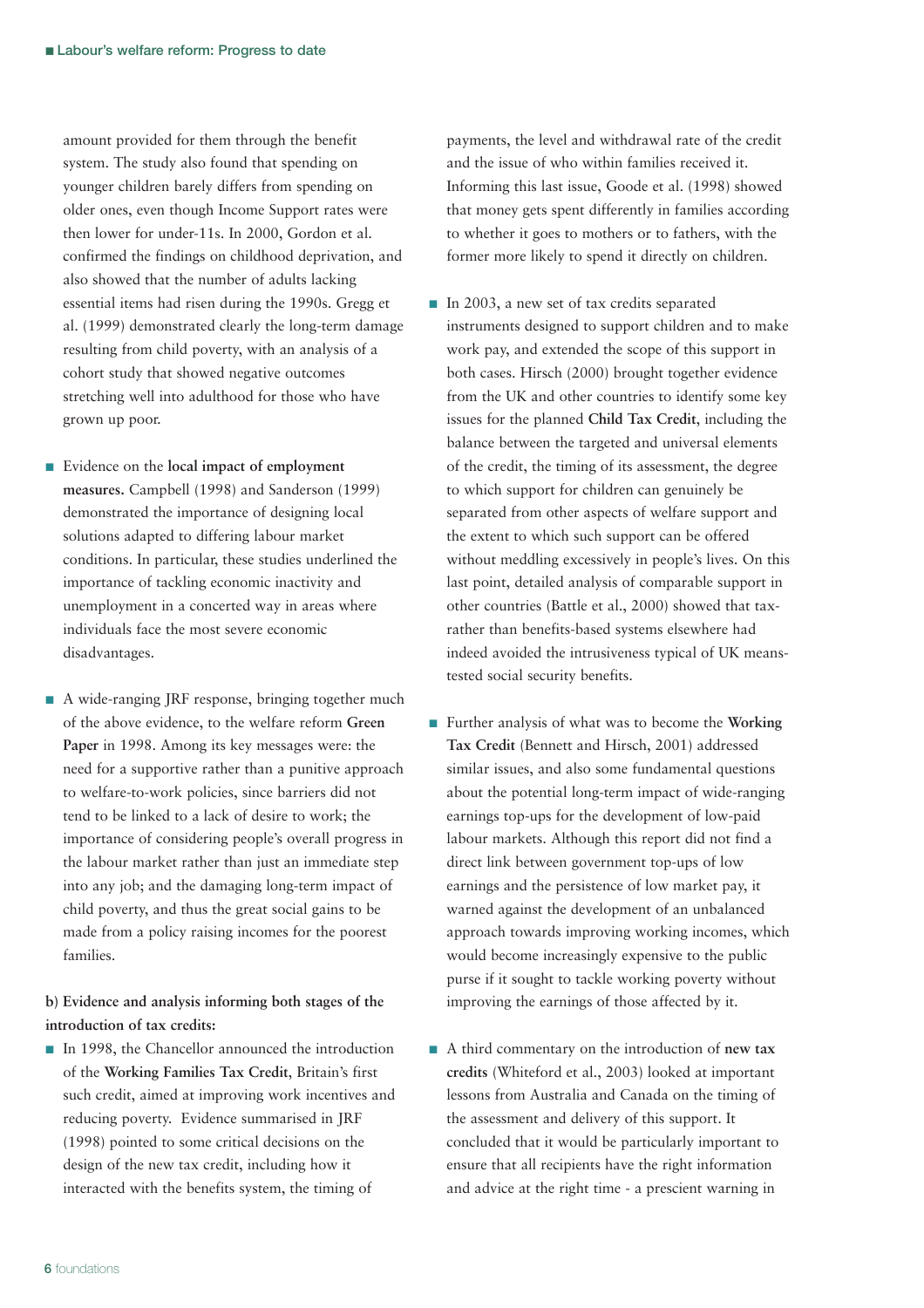light of the subsequent difficulties faced by claimants at the time these credits were introduced.

- **c) Aspects of the experience of welfare reform:**
- An independent overview of the early results of the **New Deal** (Millar, 2000) drew on over 20 evaluation studies to assess the degree to which the programme as a whole met welfare-to-work objectives. This showed that the New Deal was having positive impacts on employment rates and the jobseeking capacities of individuals. It found that the personal adviser system was transforming many people's experience of welfare services. A key issue that this review raised was the extent to which welfare-towork can become a flexible and dynamic process, with people being helped along individual routes that do not simply consist of a simple step into a job. Two opposing dangers, both experienced at times within the New Deal, are on the one hand being too rigid in the requirements or expectations of individuals, and on the other hand failing to give sufficient sense of direction and continuity in the steps that people take on the way to becoming integrated in the labour market. The review also commented on the issue of conditionality. It suggested that, on the one hand, groups such as lone parents are able to have more constructive relationships with personal advisers if they are not attending interviews under compulsion, but that, on the other, the introduction of the obligation at least to attend a first interview could bring the benefits of programmes to the attention of those who were not aware of them.
- An evaluation of the degree to which the Government's reforms have affected **work incentives and working patterns** (Brewer and Shephard, 2004). This showed that the reforms since 1997 have increased the reward for each household to have at least one worker, but they have had differential effects on working patterns and on incentives for households with some work to raise their earned income. Lone parents have had the biggest incentives to work, and have increased their participation the most. For lowincome households who are already in work, the very highest withdrawal rates imposed on increased earnings (e.g. through withdrawal of benefits/tax

credits) have been abolished, but the number facing high rates has increased, creating new disincentives for potential second earners to work.

- An assessment of **changes** in financial support for **children** since 1975 (Adam and Brewer, 2004), which found that the total amount that families receive from the State has more than doubled over that period. Up until 1999, the increase in overall support owed more to the changing characteristics of families than to increased generosity in their treatment, but in the past five years, when the rise in overall support has accelerated, this has been almost entirely due to increased benefit and tax credit levels.
- An assessment of the **impact on poverty** of these and other measures (Sutherland et al., 2003). This showed that the Government was about on course to meet its initial target of cutting child poverty by a quarter by 2004-5, a fall achieved through a combination of factors. The biggest influence was the rise in employment and the fall in unemployment. The rise in benefits and tax credits for families also played a big part. However, the fact that even the rapid recent increases in fiscal support for children went only part of the way towards fulfilling poverty reduction targets demonstrates that such direct redistribution is highly unlikely to be enough on its own to keep the fight against child poverty on track.
- Research showing the degree to which people in lowpaid jobs have been able to **avoid poverty** (Millar and Gardiner, 2004), comparing the situation in 2000-1 with the same analysis six years earlier (Millar et al., 1997). It found that in different kinds of household with low-paid members, avoiding poverty depends on different things. For example:
	- For lone parents, there is a high dependence on State support, which has become much more generous for them through tax credits in recent years. As a result the chance of a low-paid working parent being in poverty has fallen sharply and the number being lifted out of poverty by the State has risen – by particularly high proportions if one looks only at those working over 16 hours a week where tax credits become payable.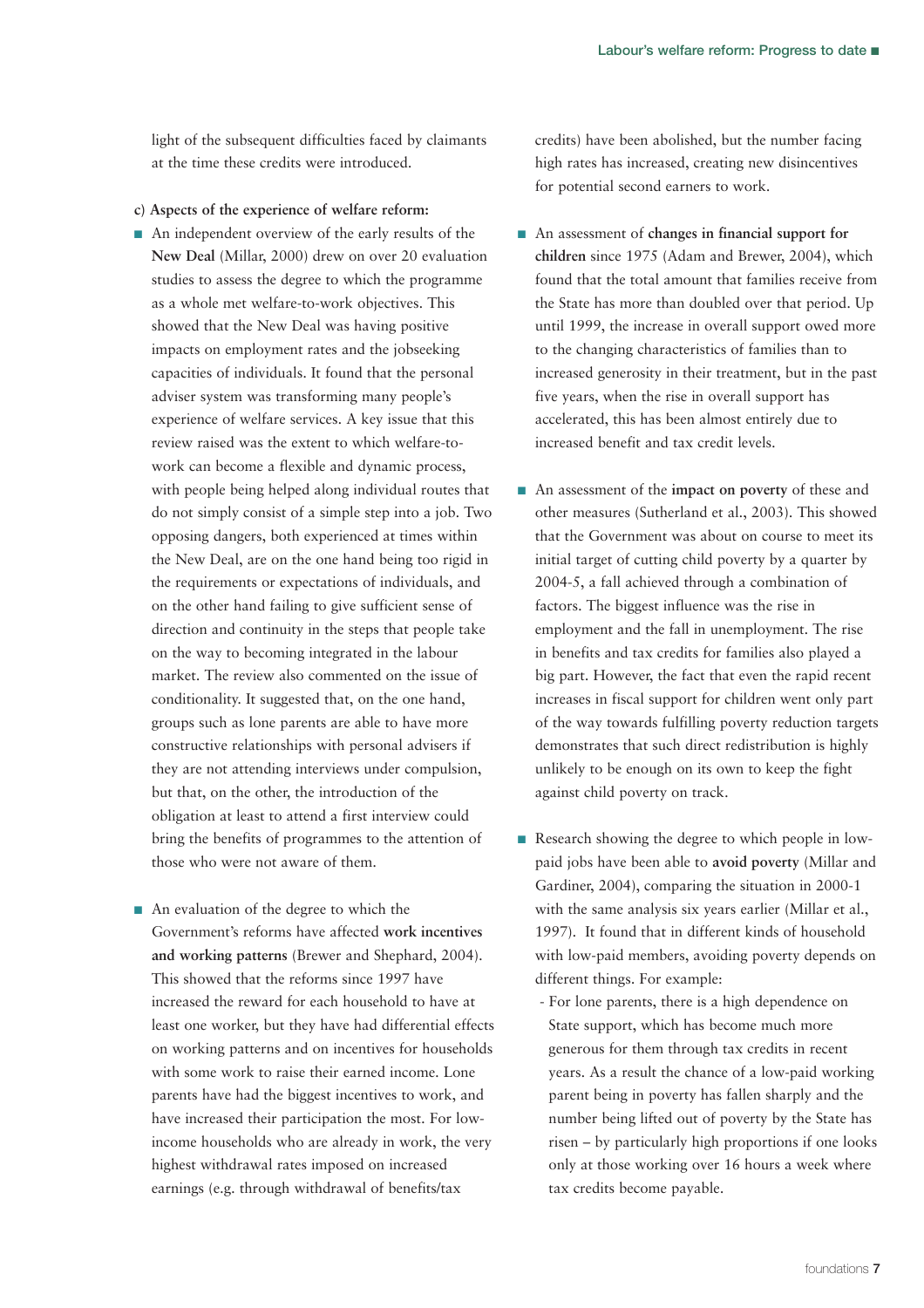- Among single people on low pay, the incomes of other people in the household, typically parents, are most likely to prevent them being poor. But the risk of poverty has risen for these single lowpaid workers, who have not (until very recently, for those aged over 25) been eligible for support through tax credits.
- For fathers on low pay, the most likely way of avoiding poverty is having a partner who works. Even though tax credits have improved the incomes of this group under the Labour Government, it has not reduced their high risk of poverty, with 37 per cent living in households with below 60 per cent median income. Only a third have working partners who are not themselves low paid, and 42 per cent have partners who are not working.
- An analysis of the provision of **childcare services** at atypical times (Statham and Mooney, 2003) found that more parents are working outside traditional 'nine-to-five' hours, Monday to Friday, but that childcare providers face many difficulties in developing flexible services for early morning, evening and weekend care. Skinner (2003) explored how parents – most often mothers – co-ordinated getting one or more children between home, school, pre-school education, and childcare in a way that fitted with work commitments. The difficulties of doing so often affected mothers' ability and willingness to work.

**d) Gaps in the welfare reform agenda and alternative approaches:**

■ An analysis of possible approaches to welfare *beyond* **work** (Hirsch, 1999) raised a number of issues that welfare reform measures have not tackled head-on. This report called for a better thought-out approach to the welfare of the large number of working-age people likely to remain outside work for lengthy periods, in terms of how they can sustain adequate incomes, the extent to which they can be encouraged to get involved in unpaid community-based activities and the kinds of job-search obligations that should be put on people such as lone parents with older

children (possibly more than at present) and over-50s with little chance of re-entering the workforce (possibly less than at present).

■ A review of options for the reform of **disability benefits** (Berthoud, 1998). This explored, in particular, how regimes for claims at different levels of disability might be changed, potentially creating a continuum ranging from generous and unconditional support for the most severely disabled people to greater conditionality and less generosity for people without measurable disabilities who are unemployed. This review did not propose solutions but attempted to promote a more open debate on the overall structure of disability benefits, in an area where political sensitivities can make such openness difficult. McCormick (2000) analysed ways in which reform of disability benefits could create a more positive and inclusive environment for their recipients, involving new ways of regarding 'incapacity', and more flexible and responsive benefit and employment services. Burchardt (2000) looked more widely at the experiences of disabled people facing economic exclusion.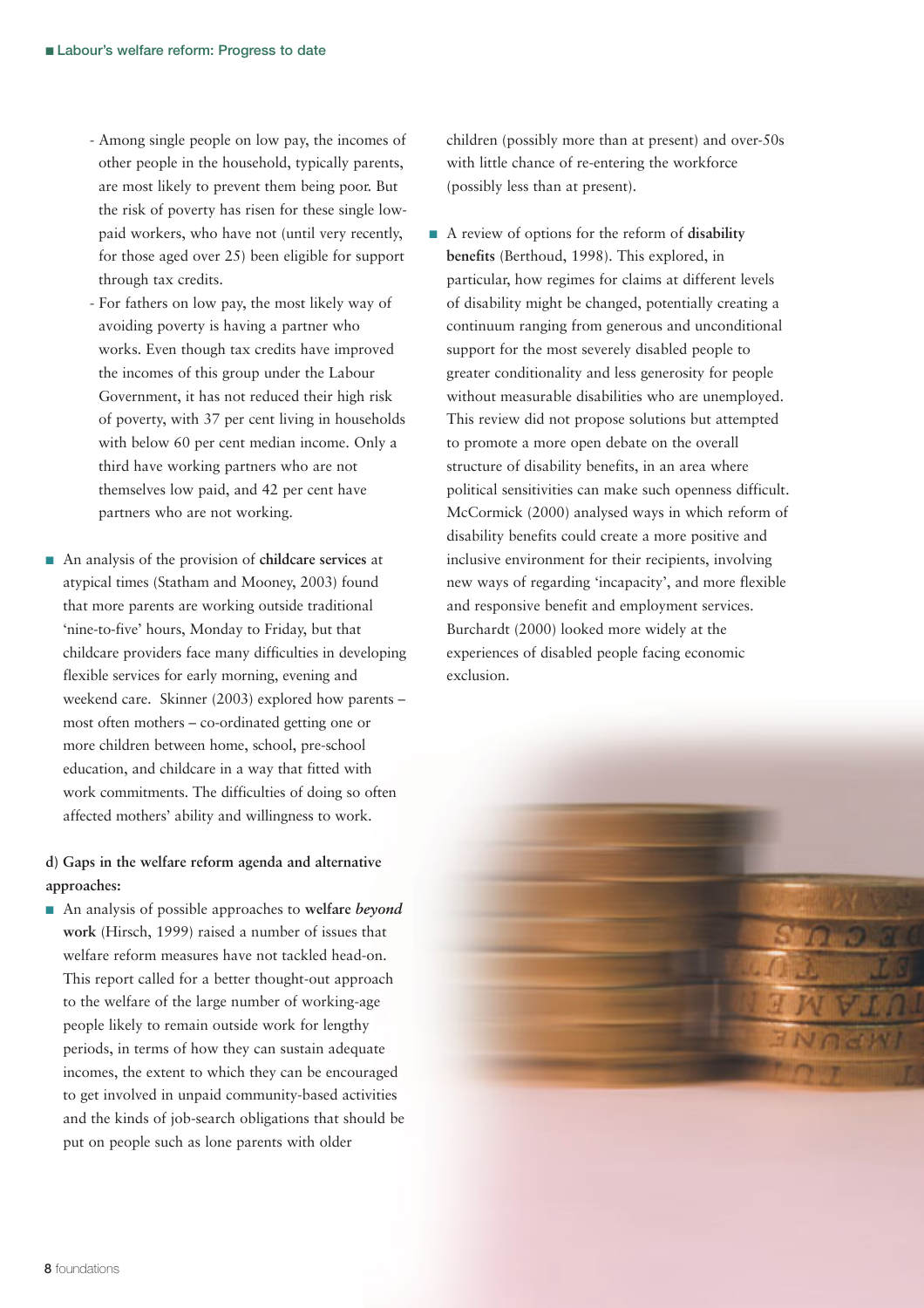#### **Commentary: progress in promoting work and tackling poverty**

The Government's welfare-to-work strategy has enjoyed considerable success in meeting some of its key objectives:

- It has created clearer financial incentives to work.
- It has made progress in tackling some key barriers to work, including shortage of childcare and lack of advice and guidance for people wanting to return to the labour market.
- The personal adviser system has transformed many people's experience of welfare services, and has been particularly welcomed by groups such as lone parents, who previously received no help with job search or training.
- Employment participation rates have risen, both generally and for specific targeted groups.

However, the evidence shows that there are still important issues to be tackled:

- Further progress requires recognition that people with the least immediate chance of entering the labour market have diverse needs, and may require many types of support and opportunity other than going straight into a job. Regional and local differences in employment opportunities also have an important impact.
- There are tensions between the increased focus on individual requirements and needs within the New Deal programmes and the way in which tax credits and benefits treat couples as a unit rather than as individuals. Incentives for second earners have in some cases been reduced and yet the research shows that having two earners in a family is the most effective way to boost family income and avoid poverty. The issue of 'individualisation' of benefits and tax credits will become increasingly important.
- There is a question mark over the affordability of inwork supplements in the longer-term. If wage

inequalities continue to remain high by historic standards, it will be extremely expensive for the government to make continuing inroads into poverty through direct redistribution. This will be particularly so if high withdrawal rates limit the amount of work within households.

In pursuing the stated aim of ending child poverty, there has again been important progress. Overall, poverty rates for people of working age have been falling steadily, though gradually, for families with children since the late 1990s, although they have stayed more stable for single people and childless couples. This is not surprising, given that benefits and tax credits targeted at poorer parents have on the whole risen faster than average earnings, while general benefits have risen slower than earnings.

Further progress in reducing child poverty does to some extent depend on the continuing success of the welfareto-work strategy. The biggest single influence of whether a household is in poverty is whether any of its members are working. Working-age households have a two in three chance of having incomes below 60 per cent median, after housing costs, if nobody in the household is working, and only a one in 15 chance if all adults are working. The number of children in non-working households fell by half a million to 1.8 million between 1996 and 2003.

But paid work does not guarantee an escape from poverty and some groups – low-waged workers, oneearner couples with children, people who cannot work full-time for various reasons, including disability – continue to face high poverty risk even in work and even with the availability of tax credits. Promoting paid work as a route out of poverty requires much closer policy attention not only to income levels in work but also to the sustainability of work, the nature and quality of employment, rights at work, employment progression, equal pay issues, and the obligations and responsibilities of employers.

Nor is paid work an option for everyone at all times. The Child Tax Credit provides support to both working and non-working parents and this is a welcome move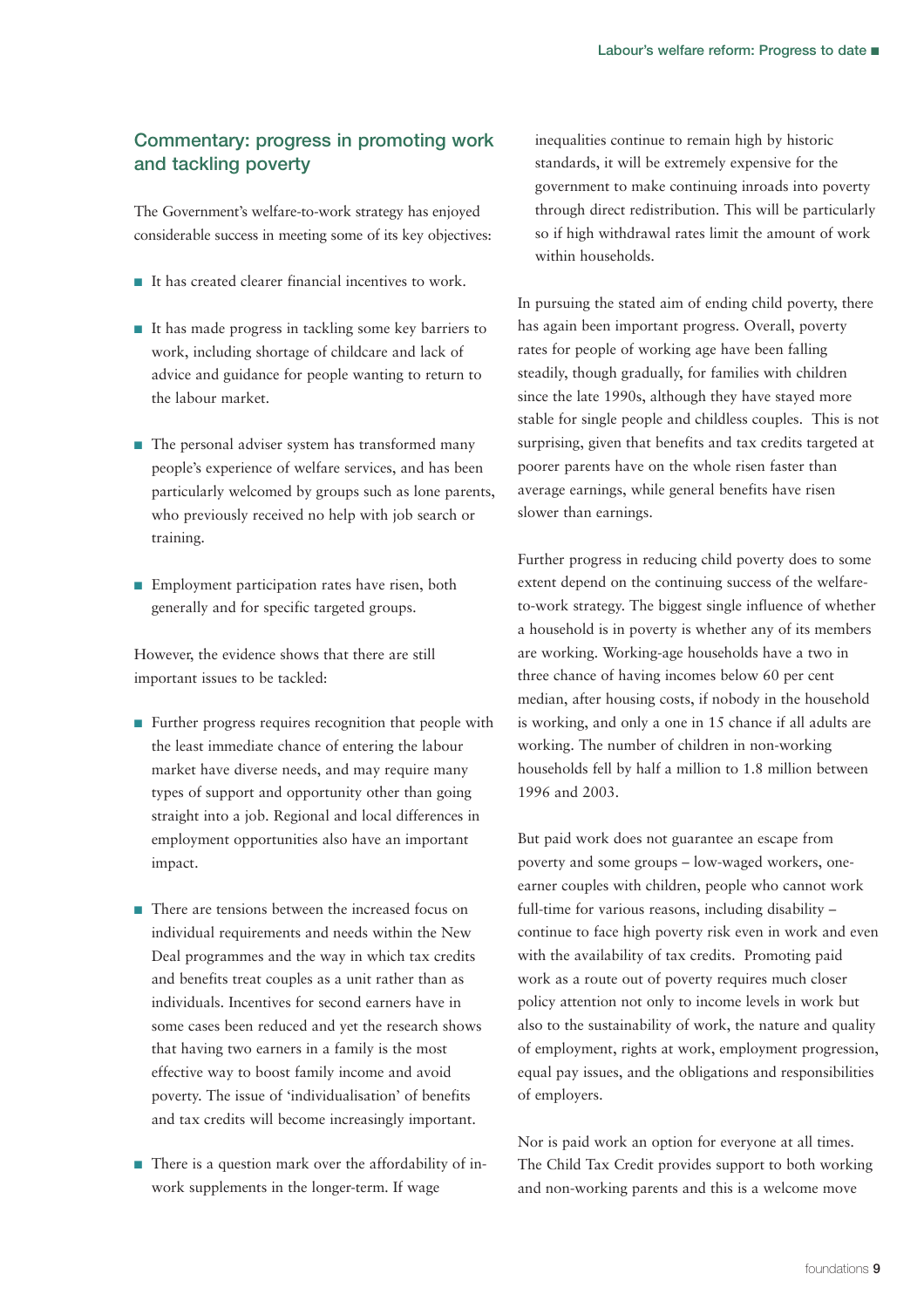towards providing extra financial help for families with children, regardless of parental employment status. But there is still a long way to go in respect of recognising the needs of people outside the labour market, and their legitimate requirements for State support, particularly during periods of caring.

#### **Conclusion: extending the strategy**

**In adopting a wide range of policies aimed at promoting the welfare of people on low incomes inside and outside work, the Government has accepted the need for a multi-faceted strategy to meet its underlying goals. However, this strategy remains concentrated on helping and encouraging people to cross a divide by moving into paid work. A more comprehensive approach would not only help people to make that move, but also pay greater attention to helping people thrive and develop on each side of this divide.** 

This wider approach to welfare strategy is illustrated in Figure 1. It starts by acknowledging that there are different needs to be addressed, and that policy should look beyond income to consider the quality of people's experiences more generally. Some people will remain without paid work or with only limited engagement with the labour market, at least for some periods of their lives. These times without paid work have been constructed in a very negative way in the past, as periods of dependency and inactivity. The rules of the social security system have made it difficult for people

living on benefits to engage in society in other ways, and the value of the caring work carried out by many people on benefits has been hidden. An important goal for the future is to make the social security system more supportive of activities such as caring work, volunteering, education and training. This could help promote social inclusion through activities that may not involve paid work.

Other people can be helped to access paid work, and this is where much of the current policy resources are directed. As the discussion above has shown, much progress has been made in creating the conditions to help people make the move into work. Continuing to develop more flexible and targeted support will be important here.

Finally, many people in low-paid work feel undervalued and insecure. Subsidising their wages through tax credits may not on its own help make them feel less so, and indeed could potentially facilitate a loosening of employers' sense of obligations towards their workers. If people received better training and development, it is possible that their productivity, job satisfaction and pay could all rise, with benefits for their employers and the economy. Such an outcome may be difficult to achieve, and is as much about employer as government behaviour, but there are many ways in which the Government can be proactive in pursuing a strategy that is not just about getting people into jobs, but promoting job quality. If work is the best form of welfare, public policy needs to pay close attention to the welfare of people in work.



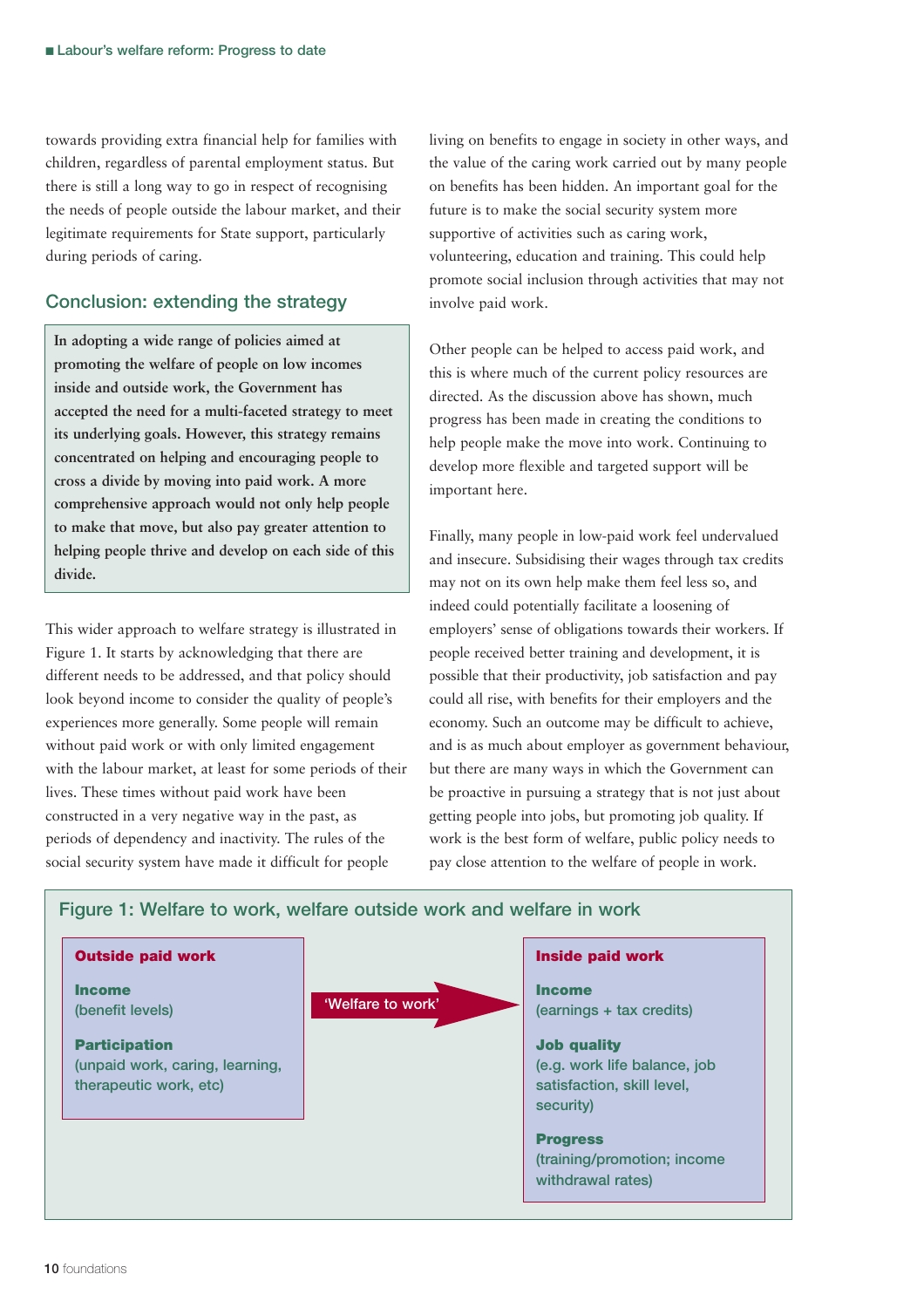#### **How to get further information**

**This** *Foundations* **was written by Donald Hirsch, Special Adviser to the Foundation, with Professor Jane Millar, University of Bath, based on JRF work in this field. All of the following reports, referred to in the text, were the outcomes of JRF-supported projects.**

**Unless otherwise indicated, titles are available from York Publishing Services Ltd, 64 Hallfield Road, York YO31 7ZQ, Tel: 01904 430033, Fax: 01904 430868, or through the Foundation's website, www.jrf.org.uk/bookshop. Some older titles may be out of print. More recent titles are available for download free of charge from the website.** 

**Where indicated, a four-page** *Findings* **summary of the study is available from the Foundation, via our website www.jrf.org.uk or in print form by calling 01904 615905 or emailing publications@jrf.org.uk.**

**Adam, Stuart and Mike Brewer (2004), Supporting families: The financial costs and benefits of children since 1975, The Policy Press/JRF. 'The financial costs and benefits of supporting children since 1975',** *Findings* **Ref: 124.**

**Battle, Ken, Jane Millar, Michael Mendelson, Daniel Meyer, and Peter Whiteford (2000), Benefits for children: A four-country study, Caledon Institute of Social Policy. 'Reforming children's benefits: international comparisons' (see also Hirsch, 2000),** *Findings* **Ref: 090.**

**Bennett, Fran and Donald Hirsch (2001), The Employment Tax Credit and issues for the future of in-work support, YPS/JRF. 'The Employment Tax Credit and the future of in-work support',** *Findings* **Ref: N31.**

**Berthoud, Richard (1998), Disability benefits: A review of the issues and options for reform, YPS/JRF (out of print). 'Disability benefits',** *Findings* **Ref: 5108.**

**Brewer, Mike and Andrew Shephard (2004), Has labour made work pay? JRF, online only, www.jrf.org.uk/bookshop.**

**Burchardt, Tania (2000), Enduring economic exclusion: Disabled people, income and work, YPS/JRF. 'Enduring economic exclusion: disabled people, income and work',** *Findings* **Ref: 060.** 

**Campbell, Mike, with Ian Sanderson and Fiona Walton (1998), Local responses to long-term unemployment, YPS/JRF. 'Local responses to longterm unemployment',** *Findings* **Ref: N28.**

**Ford, Janet, Elaine Kempson, and Jude England (1996), Into work? The impact of housing costs and the benefit system on people's decision to work, YPS/JRF (out of print). 'Housing costs, housing benefits and work disincentives',** *Findings* **Ref: H185.**

**Ford, Reuben and Jane Millar (1997), 'Private lives and public responses: lone parenthood and future policy', JRF** *Foundations* **– see under** *Findings***, www.jrf.org.uk***.*

**Gardiner, Karen (1997), Bridges from benefit to work: A review, YPS/JRF (out of print). 'Bridges from benefit to work',** *Findings* **Ref: SP130.**

**Goode, Jackie, Claire Callender and Ruth Lister (1998), Purse or wallet? Gender inequalities and income distribution within families on benefits, YPS/JRF (out of print). 'Distribution of income within families receiving benefits',** *Findings* **Ref: 468.**

**Gordon, David, Laura Adelman, Karl Ashworth, Jonathan Bradshaw, Ruth Levitas, Sue Middleton, Christina Pantazis, Demi Patsios, Sarah Payne, Peter Townsend, and Julie Williams (2000), Poverty and social exclusion in Britain, JRF. 'Poverty and social exclusion in Britain',** *Findings* **Ref: 930.**

**Gosling, Amanda, Paul Johnson, Julian McCrae and Gillian Paull (1997), The dynamics of low pay and unemployment in early 1990s Britain, Institute for Fiscal Studies (not available through YPS or www.jrf.org.uk). 'Movements in and out of low pay',** *Findings* **Ref: SP122.** 

**Gregg, Paul, Susan Harkness and Stephen Machin (1999), Child development and family income, YPS/JRF. 'Child poverty and its consequences',** *Findings* **Ref: 389.**

**Hills, John (1995), Inquiry into Income and Wealth - Volume 2: A summary of the evidence, JRF (out of print). 'Income and wealth: Report of the JRF Inquiry Group', Summary published February 1995 – see under** *Findings***, www.jrf.org.uk.**

**Hills, John (1998), Income and wealth: The latest evidence, JRF (out of print). 'Income and wealth: the latest evidence',** *Findings* **Ref: 368.** 

**Hirsch, Donald (1999), Welfare beyond work: Active participation in a new welfare state, YPS/JRF.** 

**Hirsch, Donald (2000), A credit to children: The UK's radical reform of children's benefits in an international perspective, YPS/JRF. 'Reforming children's benefits: international comparisons' (see also Battle, 2000),** *Findings* **Ref: 090.**

**JRF, 1998, The Working Families Tax Credit: Options and evaluation, JRF** *Foundations* **Ref: 278 – see under** *Findings***, www.jrf.org.uk.**